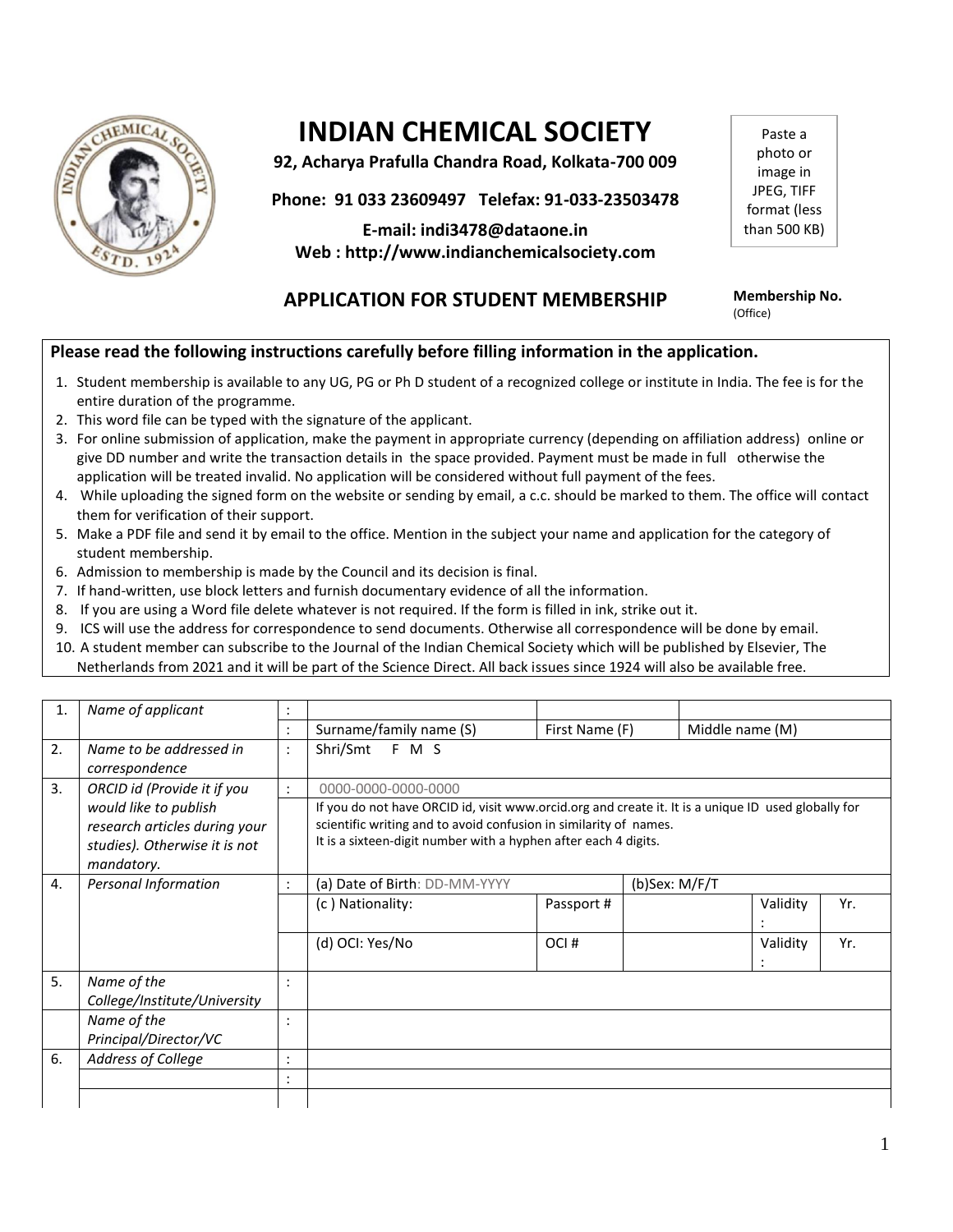|     |                                                                                                   |                                                                           | Town/City:                                                            |        | State:         |                          |                             |      | PIN:                  |              |      |
|-----|---------------------------------------------------------------------------------------------------|---------------------------------------------------------------------------|-----------------------------------------------------------------------|--------|----------------|--------------------------|-----------------------------|------|-----------------------|--------------|------|
|     |                                                                                                   |                                                                           | College/Institution website:                                          |        |                |                          |                             |      |                       |              |      |
|     | Telephones                                                                                        | $\ddot{\cdot}$                                                            | Organization: (area)                                                  |        |                |                          |                             |      | Ext.                  |              |      |
|     |                                                                                                   |                                                                           | Direct No. (area)                                                     |        |                |                          |                             |      |                       |              |      |
|     | Head of Department to                                                                             | $\ddot{\cdot}$                                                            | Prof./Dr./Shri./Smt.                                                  |        |                |                          |                             |      |                       |              |      |
|     | which student belongs:                                                                            | $\ddot{\cdot}$                                                            | Email:                                                                |        | Tel:           |                          |                             | M:   |                       |              |      |
|     |                                                                                                   |                                                                           | If the HOD is Fellow of ICS. Yes/No                                   |        |                |                          | Membership No.              |      |                       |              |      |
| 7.  | Permanent address of the                                                                          | $\ddot{\cdot}$                                                            |                                                                       |        |                |                          |                             |      |                       |              |      |
|     | <b>Student Member</b>                                                                             |                                                                           |                                                                       |        |                |                          |                             |      |                       |              |      |
|     |                                                                                                   |                                                                           |                                                                       |        |                |                          |                             |      |                       |              |      |
|     |                                                                                                   |                                                                           | Town/City:                                                            |        |                | State & Country:         |                             |      | PIN:                  |              |      |
|     |                                                                                                   |                                                                           | Email:                                                                |        |                | M:                       |                             |      |                       |              |      |
| 8.  | <b>Address for Communication</b>                                                                  | $\ddot{\cdot}$                                                            |                                                                       |        |                |                          |                             |      |                       |              |      |
|     |                                                                                                   |                                                                           |                                                                       |        |                |                          |                             |      |                       |              |      |
|     |                                                                                                   |                                                                           |                                                                       |        |                |                          |                             |      |                       |              |      |
|     |                                                                                                   |                                                                           | Town/City:                                                            |        | State:         |                          |                             |      | PIN:                  |              |      |
|     |                                                                                                   |                                                                           | Landline #: (country, area)                                           |        |                |                          |                             |      |                       |              |      |
| 10. | <b>Academic Qualifications</b>                                                                    |                                                                           | Name of Degree<br>#                                                   | Year I | <b>Year II</b> |                          | Year III                    | Year | <b>Projected Year</b> |              |      |
|     | (Attach a PDF file of the                                                                         |                                                                           |                                                                       |        |                |                          |                             | IV   | of Graduation         |              |      |
|     | certificate with self-                                                                            |                                                                           | B.Sc.<br>1.                                                           |        |                |                          |                             |      |                       |              |      |
|     | attestation.)                                                                                     |                                                                           | 2.<br>M. Sc.                                                          |        |                |                          |                             |      |                       |              |      |
|     |                                                                                                   |                                                                           | 3.<br>Ph.D.                                                           |        |                |                          |                             |      |                       |              |      |
| 11. | Specialization                                                                                    | $\ddot{\cdot}$                                                            | Tick mark your degree specialization                                  |        |                |                          |                             |      |                       |              |      |
|     |                                                                                                   |                                                                           |                                                                       |        |                |                          |                             |      |                       |              |      |
|     |                                                                                                   |                                                                           | Specialization<br>Specialization                                      |        |                |                          |                             |      |                       |              |      |
|     |                                                                                                   |                                                                           | <b>Analytical Chemistry</b>                                           |        |                | $\bullet$                | <b>Inorganic Chemistry</b>  |      |                       |              |      |
|     |                                                                                                   | Organic Chemistry<br><b>Physical Chemistry</b><br>$\bullet$               |                                                                       |        |                |                          |                             |      |                       |              |      |
|     |                                                                                                   |                                                                           | <b>Industrial Chemistry</b>                                           |        |                | $\bullet$                | <b>Green Chemistry</b>      |      |                       |              |      |
|     |                                                                                                   | Polymer Chemistry<br>$\bullet$<br><b>Food Chemistry</b><br>$\bullet$      |                                                                       |        |                |                          | Biochemistry                |      |                       |              |      |
|     |                                                                                                   |                                                                           |                                                                       |        |                | <b>Nuclear Chemistry</b> |                             |      |                       |              |      |
|     | <b>Environmental Chemistry</b><br>Any other<br>$\bullet$<br>$\bullet$                             |                                                                           |                                                                       |        |                |                          |                             |      |                       |              |      |
| 12. | <b>Research Publications (if</b>                                                                  |                                                                           | • International Patents:<br><b>International Papers:</b><br>$\bullet$ |        |                |                          |                             |      |                       |              |      |
|     | any)                                                                                              |                                                                           | <b>National Papers:</b><br>$\bullet$                                  |        |                |                          | • Conferences Presentations |      |                       |              |      |
| 15. | Awards,                                                                                           | $\mathbf{1}$ .                                                            |                                                                       |        |                | 4.                       |                             |      |                       |              |      |
|     | Scholarships/Research                                                                             | 2.                                                                        |                                                                       |        |                | 5.                       |                             |      |                       |              |      |
|     | Fellowships (if any)                                                                              | 3.                                                                        |                                                                       |        |                | 6.                       |                             |      |                       |              |      |
| 16. | List of Publications, i                                                                           |                                                                           |                                                                       |        |                |                          |                             |      |                       |              |      |
|     | <b>Authors</b><br>#                                                                               | <b>Title</b>                                                              | Journal                                                               | Vol.   | Year           | Pages                    | <b>DOI</b>                  |      | I.F.                  | Cita         |      |
|     | (same order)                                                                                      |                                                                           |                                                                       |        |                |                          |                             |      |                       |              | tion |
|     |                                                                                                   |                                                                           |                                                                       |        |                |                          |                             |      |                       | $\mathsf{S}$ |      |
|     | 1.                                                                                                |                                                                           |                                                                       |        |                |                          |                             |      |                       |              |      |
|     | 2.                                                                                                |                                                                           |                                                                       |        |                |                          |                             |      |                       |              |      |
|     | 3.                                                                                                |                                                                           |                                                                       |        |                |                          |                             |      |                       |              |      |
|     | 4.                                                                                                |                                                                           |                                                                       |        |                |                          |                             |      |                       |              |      |
|     | 5.                                                                                                |                                                                           |                                                                       |        |                |                          |                             |      |                       |              |      |
| 17. | Payment of Fees: I have made payment by one of the means given below. The details are as follows: |                                                                           |                                                                       |        |                |                          |                             |      |                       |              |      |
|     | Amount:                                                                                           | Proof of Payment: Reference or Snap of Online Payment (Attached)<br>Date: |                                                                       |        |                |                          |                             |      |                       |              |      |
|     |                                                                                                   |                                                                           |                                                                       |        |                |                          |                             |      |                       |              |      |
| 18. | <b>Undertaking by the Student</b>                                                                 |                                                                           |                                                                       |        |                |                          |                             |      |                       |              |      |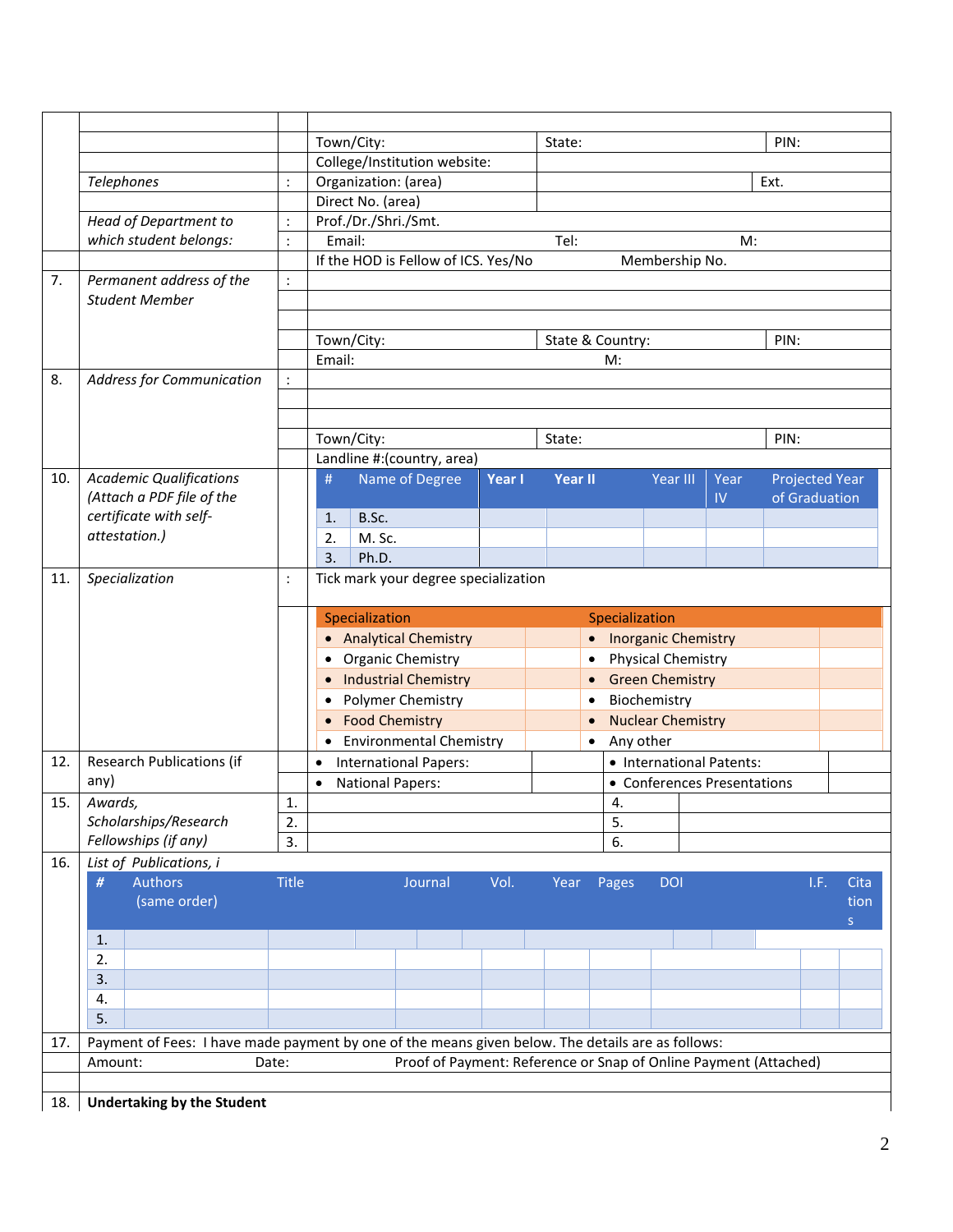|     | have provided the correct information in this application which is being authenticated by the College/Institute authorities.                                                                                                                                                                                                                                              |
|-----|---------------------------------------------------------------------------------------------------------------------------------------------------------------------------------------------------------------------------------------------------------------------------------------------------------------------------------------------------------------------------|
|     | Signature and Name of Applicant                                                                                                                                                                                                                                                                                                                                           |
|     | Place:<br>Date:                                                                                                                                                                                                                                                                                                                                                           |
| 18. | Certificate by the Head of Department and College Principal or Authorized Person                                                                                                                                                                                                                                                                                          |
|     | We have verified the information provided by the student, Shri/Smt.<br>. who is a bonafide student<br>of this college/institute/university and joined on MM/DD/YYYY as a Year student of B.Sc./M.Sc./Ph.D. programme.<br>She/He is eligible to be a student member of the ICS. His roll number is  A copy of his identify card is also enclosed<br>with this application. |
|     | Principal of College/Institute/Authorized Signatory<br>Head of Department                                                                                                                                                                                                                                                                                                 |

#### **(A) STUDENT MEMBERSHIP FEES**

 Student Membership Fee for entire duration of UG, PG and Ph D programme: Rs. 5,00/- for each programme. If a student graduates with a degree and takes admission for a higher degree, s/he must pay fresh fees. The subscription to the Journal of the Indian Chemical Society will be Rs 650 for 2021. Research scholar can use their contingency for subscription.

#### **(B) MODE OF PAYMENT**

- 1. Payable by Multicity CTS Cheque in favour of "INDIAN CHEMICAL SOCIETY "
- 2. Pay online through the Website[: www.indianchemicalsociety.com](http://www.indianchemicalsociety.com/)
- 3. Payment by credit card is also possible as given on the website.
- 4. If payment is done electronically, please intimate ICS immediately after the remittance by sending E-mail or FAX as proof of remittance and also mention it in this application form.

#### **(C) IMPORTANT INFORMATION NEFT/RTGS/ECS**

| . Name with abbreviated form. | iii)                               |
|-------------------------------|------------------------------------|
| Bank                          | <b>Bank Branch Code</b>            |
| ii) Date of Remittance        | UTR No. etc.<br>' TRFFR No.<br>IV. |

#### **(D) NEFT/RTGS/ECS DETAILS**

| Name of Vendor                  | <b>Indian Chemical Society</b>                          |
|---------------------------------|---------------------------------------------------------|
| <b>Bank Account Number</b>      | 11152790242                                             |
| Type of Account                 | Current                                                 |
| Name of Bank                    | <b>State Bank of India</b>                              |
|                                 | 294/2/1, Acharya Prafulla Chandra Road, Kolkata-700 009 |
| <b>Branch Name</b>              | Manicktala, Kolkata                                     |
| <b>Brach Code</b>               | 01715                                                   |
| <b>IFSC Code</b>                | SBIN0001715                                             |
| PAN No                          | AAAAI 1238H                                             |
| <b>MICR Code</b>                | 700002062                                               |
| IBAN No. or International SWIFT | SBININBB492                                             |